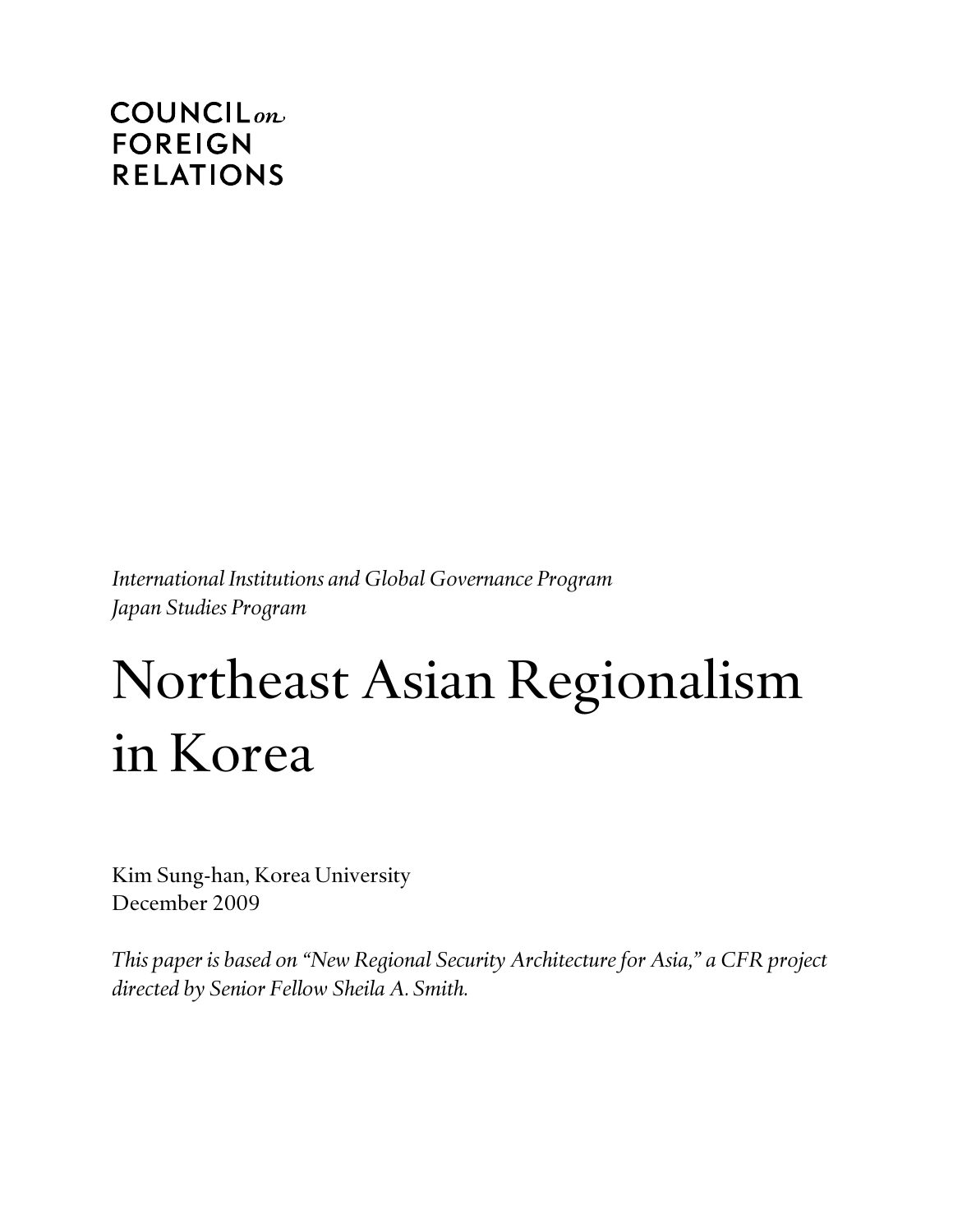The Council on Foreign Relations (CFR) is an independent, nonpartisan membership organization, think tank, and publisher dedicated to being a resource for its members, government officials, business executives, journalists, educators and students, civic and religious leaders, and other interested citizens in order to help them better understand the world and the foreign policy choices facing the United States and other countries. Founded in 1921, CFR carries out its mission by maintaining a diverse membership, with special programs to promote interest and develop expertise in the next generation of foreign policy leaders; convening meetings at its headquarters in New York and in Washington, DC, and other cities where senior government officials, members of Congress, global leaders, and prominent thinkers come together with CFR members to discuss and debate major international issues; supporting a Studies Program that fosters independent research, enabling CFR scholars to produce articles, reports, and books and hold roundtables that analyze foreign policy issues and make concrete policy recommendations; publishing *Foreign Affairs*, the preeminent journal on international affairs and U.S. foreign policy; sponsoring Independent Task Forces that produce reports with both findings and policy prescriptions on the most important foreign policy topics; and providing up-to-date information and analysis about world events and American foreign policy on its website, CFR.org.

The Council on Foreign Relations takes no institutional position on policy issues and has no affiliation with the U.S. government. All statements of fact and expressions of opinion contained in its publications are the sole responsibility of the author or authors.

For further information about CFR or this paper, please write to the Council on Foreign Relations, 58 East 68th Street, New York, NY 10065, or call the Director of Communications at 212.434.9400. Visit CFR's website, www.cfr.org.

Copyright © 2009 by the Council on Foreign Relations®, Inc. All rights reserved. Printed in the United States of America.

This paper may not be reproduced in whole or in part, in any form beyond the reproduction permitted by Sections 107 and 108 of the U.S. Copyright Law Act (17 U.S.C. Sections 107 and 108) and excerpts by reviewers for the public press, without express written permission from the Council on Foreign Relations. For information, write to the Publications Office, Council on Foreign Relations, 58 East 68th Street, New York, NY 10065.

This project has been made possible by grants from the Robina Foundation, the United States-Japan Foundation, and the Korea Foundation, and by support from CFR's program on International Institutions and Global Governance. CFR's Japan programs are made possible in part by the generosity of the following corporate sponsors: Canon USA, Mitsui & Company, Mitsubishi Heavy Industries America, Mitsubishi International Corporation, Sony Corporation of America, and Toyota Motor North America.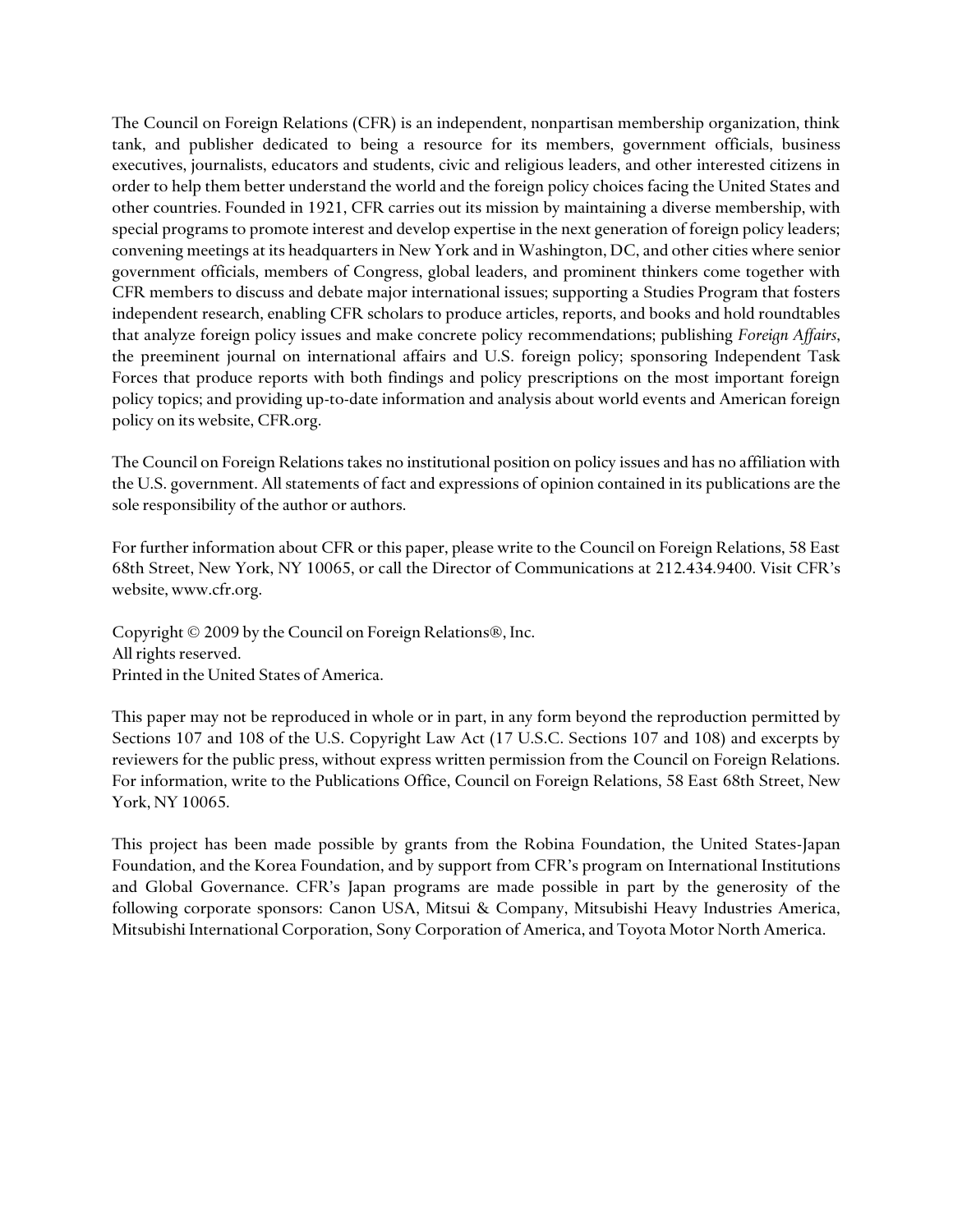#### **Introduction**

Northeast Asia is characterized by different political and economic systems, disparate levels of economic development, and historical remnants. In particular, Northeast Asia has featured a distinct paradox: Economic integration grew but political cooperation remained sluggish for over three decades. Indeed, the region's political cooperation has traditionally lacked formal, multilateral, and regionally exclusive institutions, producing a pronounced "organization gap" compared with Europe, the Americas, Africa, and even the Gulf. <sup>1</sup> Professor Peter Katzenstein of Cornell University argues that two institutional features of Asian countries have contributed to the lack of formal regional institutions: (1) hierarchical state-society relationships and (2) distinctive state structures that are unfamiliar with the Western concept of community.<sup>2</sup>

It is not the purpose of this research to discover the political, cultural, and/or economic features that have contributed to the lack of formal regional institutions in Northeast Asia. Instead, this research is designed to explain how the Republic of Korea (ROK) sees Northeast Asian regionalism and determine whether the building of a regional institution is a top policy priority for the Lee Myung-bak government. To say the conclusion first, the Lee government basically puts bilateralism before multilateralism, but it is exploring ways to construct a peace and security mechanism in Northeast Asia from an eclectic perspective that takes both "realism" and "historical institutionalism" as its epistemological basic. This comprehensive approach is based on the assumption that intraregional multilateralism could be important in dealing with potential financial difficulties relating to the impact of the U.S. financial crisis and/or possible North Korean contingencies that would lead to the reunification of Korea.

The ROK should be armed with a sense of realism in tackling multilateral institutionalization because the precondition for formal institutions is great-power balance.<sup>3</sup> Such balance has never been enduringly present in Northeast Asia, due to the complicated geopolitical relationships among Russia, China, Japan, and the United States. In order to maintain great-power stability, there needs to be a "balancer"—a role that the United States is likely to play because of its geopolitical power and geographical distance from Northeast Asia. The existence of a credible balancer provides a foundation for the emergence and endurance of regional organizations. This means that the ROK should consider the "U.S. factor" when searching for a Northeast Asian peace and security mechanism.<sup>4</sup>

Historical institutionalism, on the other hand, focuses on the determining role of preexisting organizational structures. Historical institutionalists focus on self-reinforcing dynamics in building regional institutions while stressing the determining effect of institutionalized norms and ideas.<sup>5</sup> Their central message is that new institutions are a function of prior institutional settings.<sup>6</sup> According to their philosophy, institutions like the Six Party Talks (SPT) may become the foundation of a Northeast Asian peace and security mechanism. This idea was reinforced in September 2005, when the SPT released [a joint](http://www.fmprc.gov.cn/eng/zxxx/t212707.htm)  [statement](http://www.fmprc.gov.cn/eng/zxxx/t212707.htm) referencing new "ways and means for promoting security cooperation in Northeast Asia," and again in February 2007, when it created the Working Group on a Northeast Asia Peace and Security Mechanism (NEAPSM).

Under an eclectic perspective combining both realism and historical institutionalism, this research will try to answer three questions: (1) How has South Korea's strategic thought toward Northeast Asian regionalism evolved since the end the Cold War? (2) How does South Korea anticipate transforming the SPT into a multilateral peace and security mechanism? and (3) What does South Korea think of the relationship between bilateralism, trilateralism, and multilateral institutionalization? An effort to answer these questions may aid the search for a peace and security mechanism in Northeast Asia.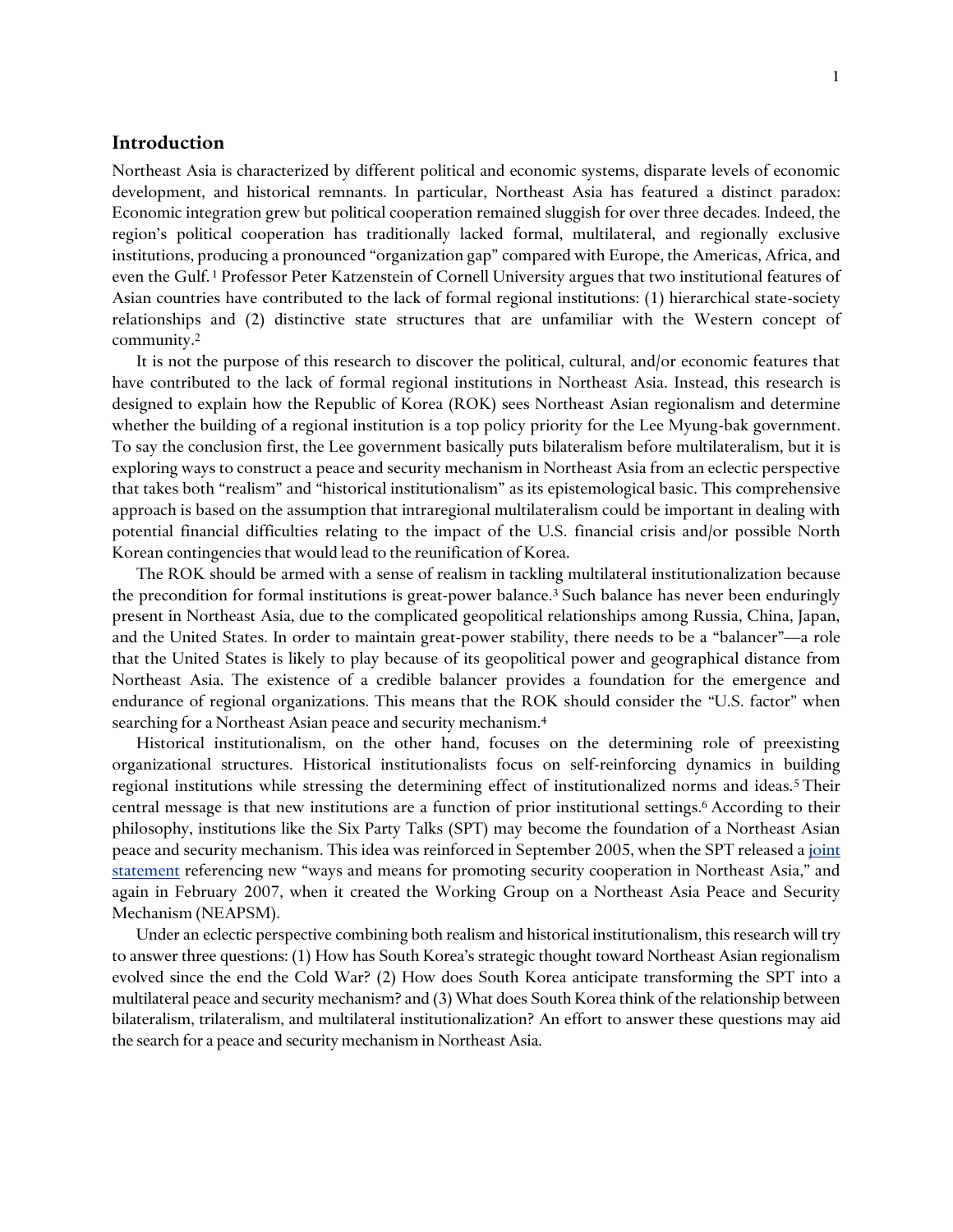#### **Northeast Asian Regionalism and Korea's Evolving Strategic Thought**

#### *Change in Strategic Picture since the End of the Cold War*

The end of the Cold War changed the overall strategic picture in Northeast Asia, bringing an end to the bloc-to-bloc ideological confrontation of the past. Nevertheless, the Korean Peninsula was often described as "the last bastion of the Cold War" due to the persisting confrontation between the two Koreas. Moreover, considerable uncertainties lay ahead as the states in the region were constantly redefining their existing relations and seeking new strategies. Under these circumstances, South Korea has come to face a more complex and sensitive strategic agenda than it did in the Cold War era.

Different states have different strategic preferences that are rooted in the early or formative experiences of the state, and are influenced to some degree by the philosophical, political, cultural, and cognitive characteristics of the state and its elites.<sup>7</sup> It is hard to deny that South Korea's strategic thought has been influenced by the bitter memories of territorial division that has lasted for more than half a century, particularly by the Korean War in 1950–53. South Korea is aware that the post–Cold War international system has produced new issues and dimensions it must tackle. But the continued division of the Korean Peninsula sometimes constrains South Korea's top decision-makers' ability to respond to the changes in the "objective" strategic environment. Hence, South Korea's security policies sometimes show a lack of rationality, being far away from realpolitik. Despite fluctuating circumstances, the ROK governments since the end of the Cold War have put their alliance with the United States before multilateral cooperation or regionalism in Northeast Asia.<sup>8</sup>

#### *Regional Cooperation and Korea's Strategic Thought in the Post-Cold War Era*

The Kim Young-sam government (1993–98) was not an exception in the sense that the ROK-U.S. alliance was located at the top of its strategic priorities. While maintaining its alliance relationship with the United States in a robust manner, the Kim Young-sam government raised awareness for broader regional security cooperation. Broader regional cooperation implied "Asia-Pacific regionalism" that included not just the Association of Southeast Asian Nations (ASEAN) Plus Three, but also Pacific countries like the United States, Australia, New Zealand, and Canada. President Kim recognized such cooperation as an important channel for advancing regional peace and stability and alleviating tensions on the Korean peninsula. Therefore, he actively participated in global and regional organizations such as the Asia-Pacific Economic Cooperation (APEC) and the ASEAN Regional Forum. Government officials, in their private capacity, participated in the Northeast Asian Cooperation Dialogue (NEACD) and the Council for Security Cooperation in the Asia-Pacific (CSCAP) at the track-two level, while seeking ways to have North Korea join them.

The Kim Dae-jung government (1998–03) had a similar logic, although it emphasized the vision of an East Asian community rather than trying to realize a Northeast Asian security dialogue. That was because President Kim Dae-jung wanted to be the "king," or the leader of an East Asian community, rather than strengthen the alliance with the United States. He defined the geographical boundary of East Asia as being based upon ASEAN Plus Three (APT), excluding the United States as well as other Pacific countries such as Australia and New Zealand.

The Roh Moo-hyun government's (2003–08) vision of regional cooperation dwindled from East Asia to Northeast Asia. President Roh declared the "Northeast Asian Cooperation Initiative for Peace and Prosperity" upon his inauguration, and he emphasized "Korea as a hub of Northeast Asia." The Roh government highlighted a strategic message that Korea should be a "bridge" linking continental and maritime powers, a hub of ideas and interregional networks, and a cooperator catalyzing a regional community of peace and prosperity.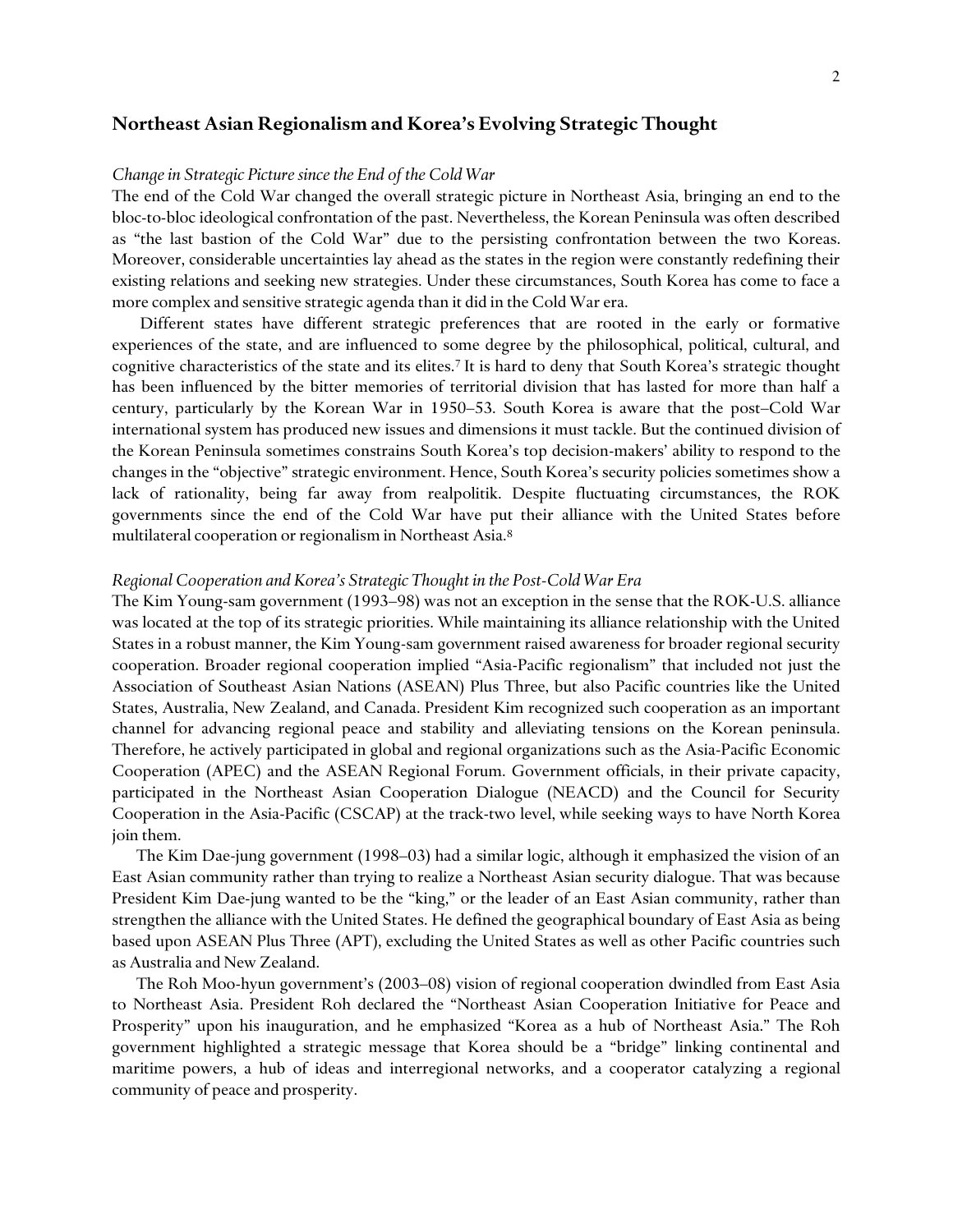3

Since it took power in 2008, the Lee Myung-bak government appears to believe that the United States has been "detached" from East Asia since it was preoccupied with the Middle East during the George W. Bush administration. At the same time, the United States lost its deep-rooted trust in its traditional allies who had been rather reluctant to send troops to Iraq. The Lee Myung-bak government, as a traditional ally of the United States, would like to help the United States to restore its trust in a traditional alliance and it has been trying to expand and revitalize the pan-Pacific regional cooperation under the leadership of the United States.<sup>9</sup> It seems that the Lee Myung-bak government believes in the synergistic effect between Asia-Pacific regionalism and U.S.-led bilateral alliances.

# **Alliance and Northeast Asian Regionalism of the Lee Myung-bak Government**

Coincident with the sixtieth anniversary of the founding of the ROK, the Lee Myung-bak administration was inaugurated in February 2008 and announced its vision of building a "Global Korea." A Global Korea signifies a country that cooperates actively in the world stage and proffers solutions to common issues facing the global village. Global Korea also refers to a Korea that contributes vitally to world peace and development based on wider perspectives and more engaging exchanges with the international community. Based on core values like peace, justice, common prosperity, global mindset, and creative pragmatism, the Lee government has set out four strategic agendas: (1) inter-Korean relations centered on mutual benefits and common prosperity; (2) cooperative networked diplomacy; (3) comprehensive and results-oriented foreign policy; and (4) future-looking and advanced security.

As seen in Figure 1 on the following page, Korea's cooperative networked diplomacy reflects the diplomatic priorities of the Lee government. As Korea further develops its alliance with the United States, it will also try to ensure that this alliance strengthens Korea's good-neighbor policy with important regional partners. On that basis, Korea is well poised to contribute to the construction of a Northeast Asia cooperative network, or the institutionalization of multilateral cooperation in Northeast Asia. In addition, Korea will strengthen cooperative partnerships with Southeast Asia, Central Asia, India, Australia, and New Zealand as a way of opening a new "Asian Era." A Global Korea will contribute and participate on issues of mutual concern confronting East Asia and the global village. As the ROK's cooperative network expands in tandem with a greater emphasis on engagement and persuasion, its soft-power capabilities will also increase.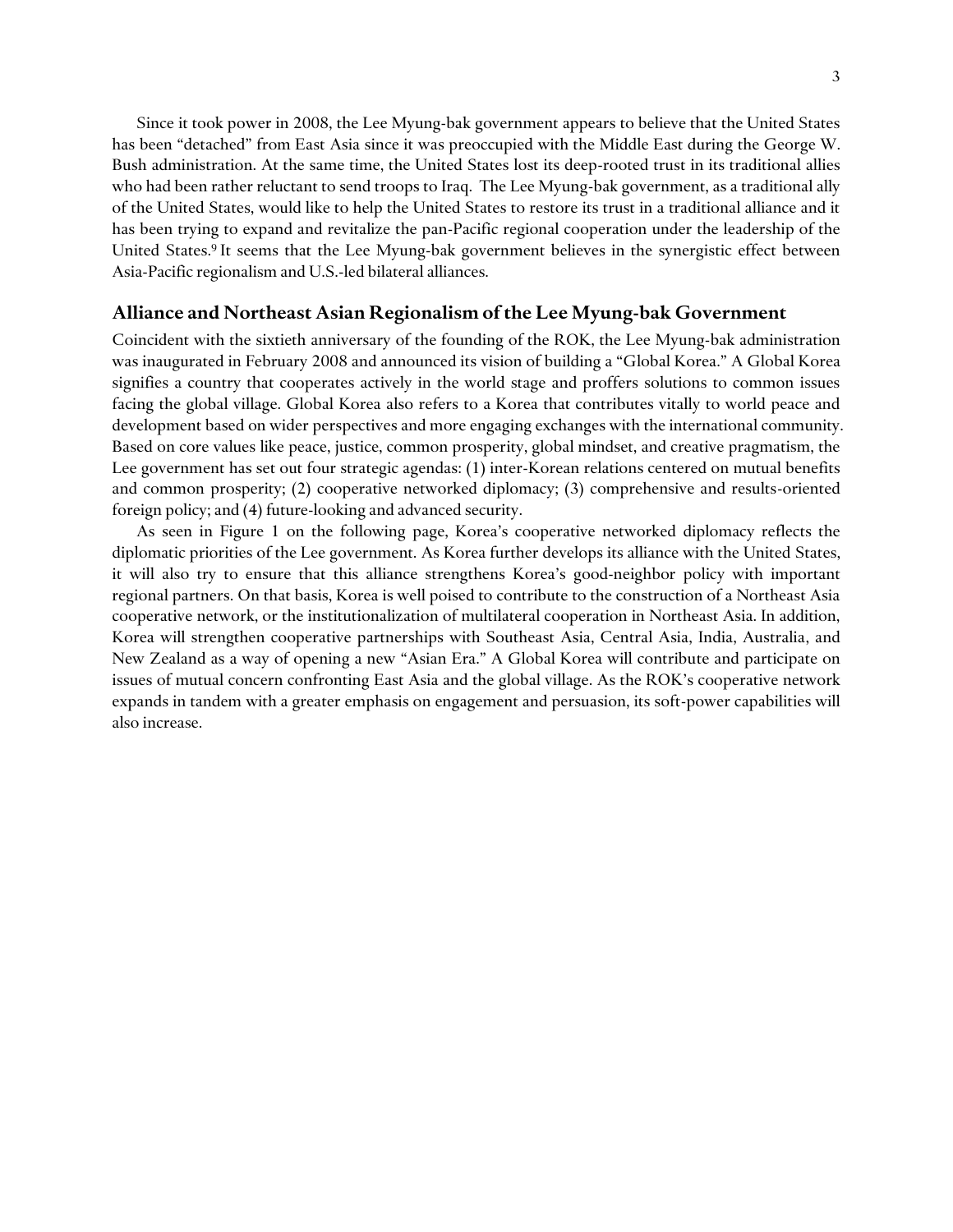

*Source:* The Blue House, *Global Korea: The National Security Strategy of the Republic of Korea,* March 2009.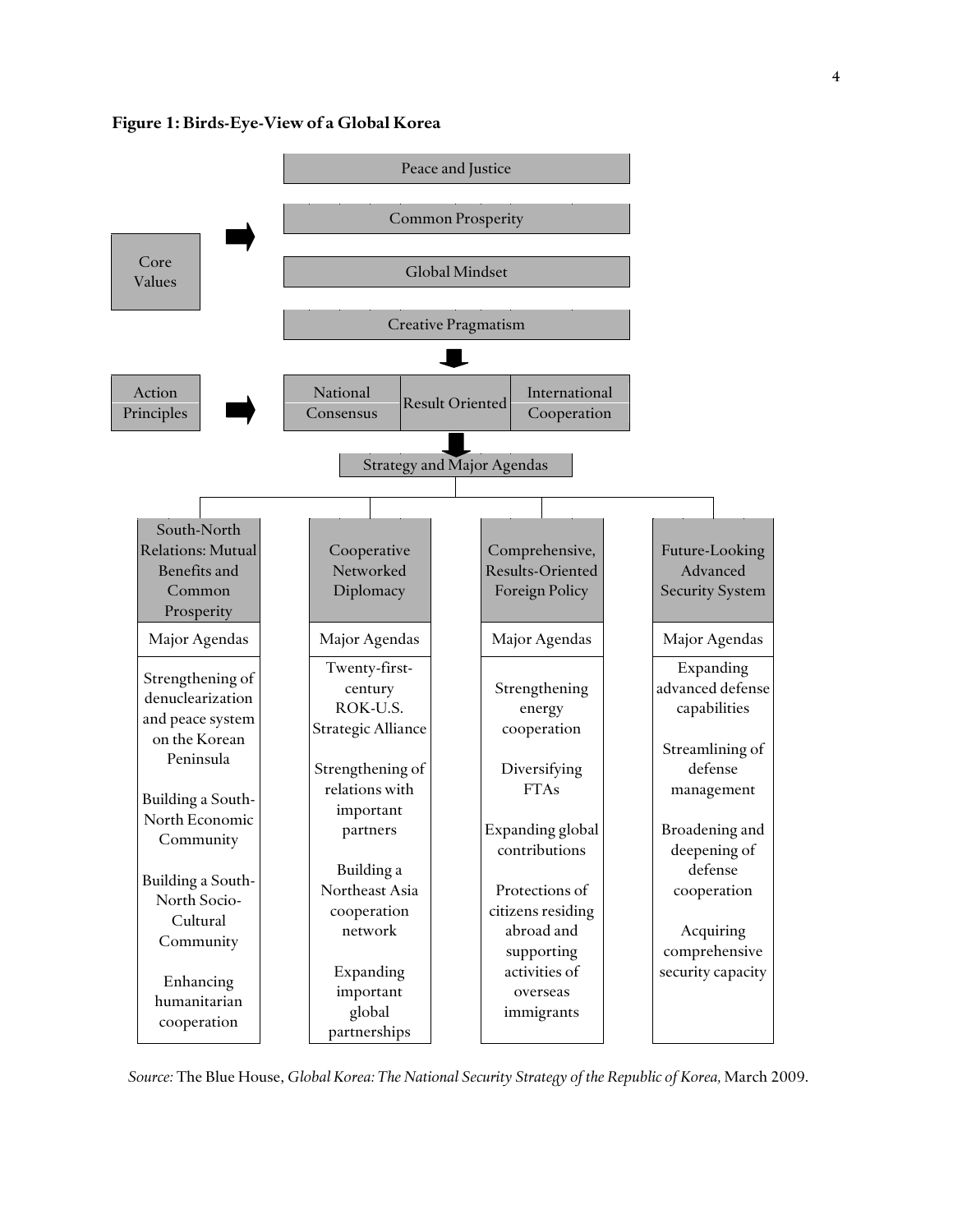#### *Moving Toward a Strategic ROK-U.S. Alliance*

The United States and the ROK envision transforming their current alliance into a comprehensive strategic alliance. This is one way to realize a Northeast Asian peace and security mechanism. As long as North Korea continues to pose a tangible threat, South Korea should push ahead with the "Koreanization" of its defense. But once this threat is gone, South Korea should seek to transform the alliance into a cooperative security arrangement designed to stabilize Northeast Asia. Rather than solely focusing on military threats, this alliance would enable the two countries to share the values of democracy and a market economy, while striving to maintain peace and stability in the region. Moreover, this security alliance would allow South Korea and the United States to pursue horizontal rather than vertical relations, thereby contributing to the increased flexibility and autonomy of South Korea's national security initiatives. In the more robust alliance, South Korea would regain operational control over South Korean forces from the United States in times of military contingency, and it would assume a higher profile as the host for U.S. forces essential to both U.S. and regional stability.<sup>10</sup> In this manner, the two allies would be able to create a cooperative security alliance that would facilitate enhanced interoperability compared to the existing security arrangement.<sup>11</sup>

Such a comprehensive ROK-U.S. security arrangement would also help create a "human security alliance‖ designed to address twenty-first-century security matters, such as terrorism, drug trafficking, environmental destruction, illegal migration, and piracy. A human security alliance would acknowledge that democratic development, human rights, the rule of law, good governance, sustainable development, and social equity are as crucial to lasting global peace and stability as arms control and disarmament. South Korea and the United States should therefore advocate a "soft-power diplomacy" that builds empowering networks among like-minded countries with respect to Asia-Pacific human security issues, such as natural disasters, infectious diseases, and human rights violations. In the face of these transnational threats, control over information is a crucial facet of power, because the diffusion of new ideas can generate new patterns of international behavior. Even if it is not an explicit part of the alliance charter, an agenda based on common values and human security will help promote a relationship that stands for something, not against something.<sup>12</sup>

Should the threat from North Korea disappear, the existing ROK-U.S. military alliance must expand to avert rivalry between China and Japan, ensure energy security in the region, and prevent interference from either China or Japan in the unifying peninsula. <sup>13</sup> The United States has historically been perceived as a benefactor of South Korean security, but regional instability would threaten both ROK and U.S. interests. The United States will likely favor a new form of security alliance, which would retain bilateral ties with South Korea but refocus from deterring North Korea to creating a broader security network for stability throughout the region. This would effectively harmonize Washington's global strategy with Seoul's national strategy.

#### *Building a Northeast Asian Cooperative System*

With respect to Korea's relations with its main neighbors, the Lee Myung-bak government seeks to enhance synergies arising from the complementary pursuit of bilateral, trilateral, and multilateral engagements.<sup>14</sup> It is important to move beyond the concept of bloc politics. The Lee government must shift its efforts to jointly address common threats and enlarge common interests through a comprehensive security cooperation mechanism. As South Korea, the United States, and Japan continue to participate in a partnership based on core values, they must cooperate not only in the foreign policy arena, but also in the economic, trade, social, and cultural fields. In addition, they must strengthen intelligence-sharing and strategic coordination to resolve the North Korean nuclear problem and maintain stability on the Korean Peninsula.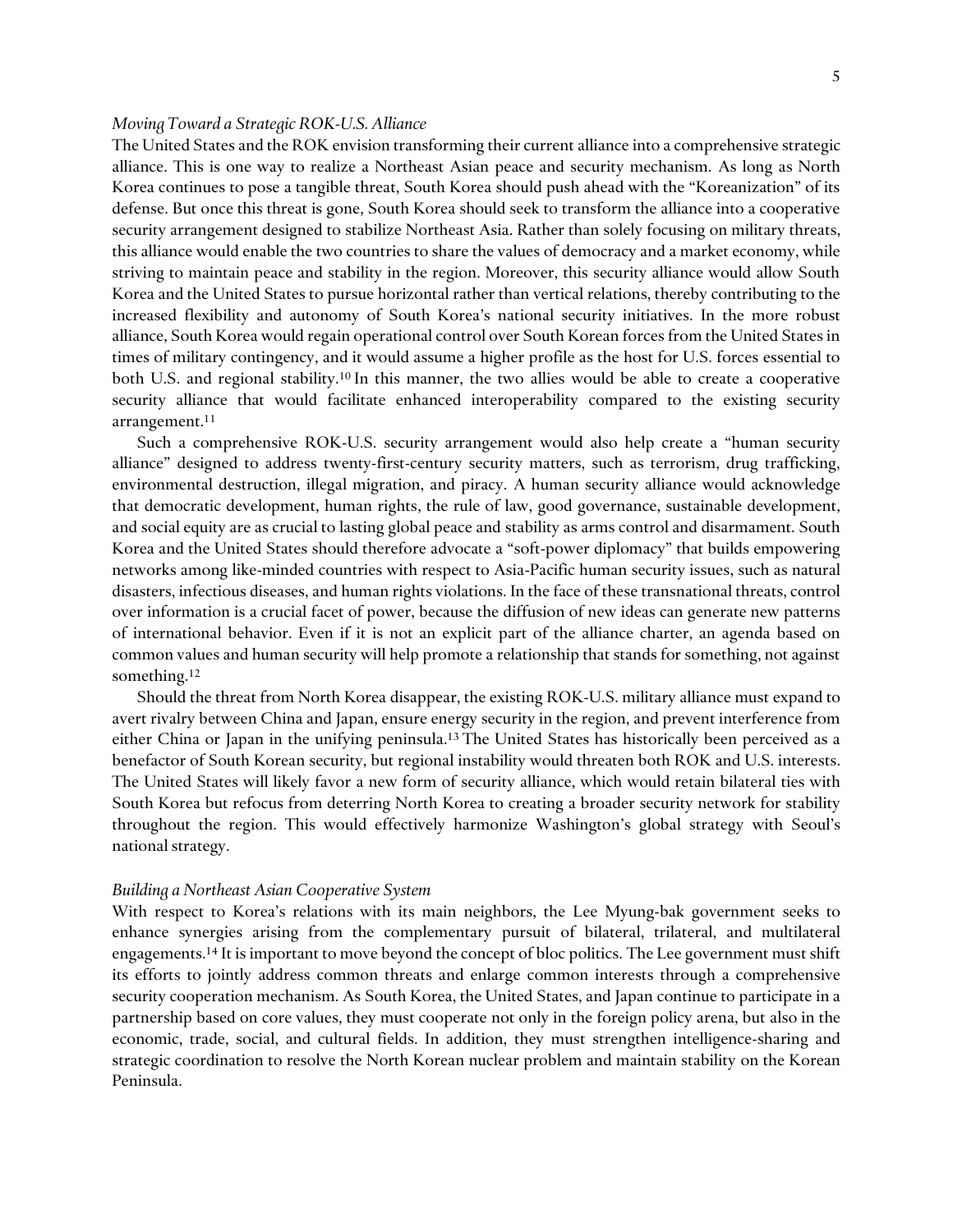At the same time, accentuating trilateral cooperation between Korea, China, and Japan will serve to expand East Asia's role and standing internationally—and all the more critical, to upgrade joint efforts in addressing important challenges confronting Northeast Asia. The institutionalization of the Korea, China, and Japan trilateral summit, which began with its inaugural meeting in December 2008, has already paved the way toward the potential prevention of regional tensions and reinforcement of confidence-based relationships. Expanding people-to-people exchanges, bolstering cooperation in the fields of trade, investment, and finance, and participating together in environmentally friendly growth cannot but result in upgrading the Korea-China-Japan trilateral relationship that has been stymied by historical legacies.

Peace in Northeast Asia is inexorably linked with securing a more permanent peace on the Korean Peninsula. Ongoing efforts to dismantle North Korea's nuclear weapons and foster reforms in North Korea through the Six Party Talks are therefore important for the security of the entire region. <sup>15</sup> If North Korea decides to denuclearize, the Six Party Talks can transform into a Northeast Asian peace and security mechanism. The resolution of the North Korean nuclear problem will be accompanied by the establishment of the permanent peace system on the Korean Peninsula. When the truce system becomes a peace system, the United States and China should endorse an inter-Korean peace treaty based on fourparty talks, and secure acknowledgement of this accord for a Northeast Asian peace and security mechanism.<sup>16</sup>

# *Making Trilateralism Workable*

Trilateral cooperative mechanisms might become effective and governments should explore their trilateral options. Trilateral arrangements can facilitate cooperation if each one deals with a different agenda and includes parties to whom the agenda is particularly relevant. The agenda should be fairly limited to avoid greater conflict. After a certain stage in the trilateral relationship, there should be a mechanism for expansion so that other countries' fears of being excluded will be lessened. In most cases, trilateral arrangements should not be considered an interim solution to regionalism—they need to be part of any mechanism by which stability, peace, and prosperity can be ensured in Northeast Asia.

However, there is no auspicious historical precedent for cooperation among the three countries. Equitable relations among them will be extremely difficult to achieve, as each party tends to envision a nightmarish scenario of the two other nations ganging up on it. A traditional concern in Japan is that the United States may revive its strong affinity for China and form a new China-U.S. relationship, bypassing Japan. Some people in the United States worry that the two Asian powers may forge an anti-U.S. condominium that might become the cornerstone of an East Asian bloc. Similarly, the Chinese are anxious about possible U.S.-Japan collaboration to "contain" China. Nevertheless, shifting bilateral cooperation among the three, depending on issues, could dilute mutual suspicions and contribute to trilateral and even multilateral cooperation in the region.

Against this backdrop, the United States is expected to play a balancer role between Japan and China to avoid the situation in which their mutual mistrust develops into a cruder rivalry. But the United States should also avoid its own temptation to exploit and even create Sino-Japanese tension. In order to check an East Asian arms race, the United States must maintain its security umbrella for Japan.<sup>17</sup> And both the United States and Japan should continue to involve China in the economic, security, and political arrangements that the United States and its allies have sponsored.

Where, then, is the ROK-U.S. alliance located in the U.S.-Japan-China relationship? Neither the Kim Young-sam nor the Kim Dae-jung government of South Korea included a trilateral U.S.-Japan-China relationship in its strategic thinking. The Lee Myung-bak government expects a positive contribution from trilateral cooperation as long as South Korean is consulted on the Korean issue.<sup>18</sup> China now appears to believe that the ROK-U.S. alliance is a stabilizing force that can keep a reunified Korea restrained and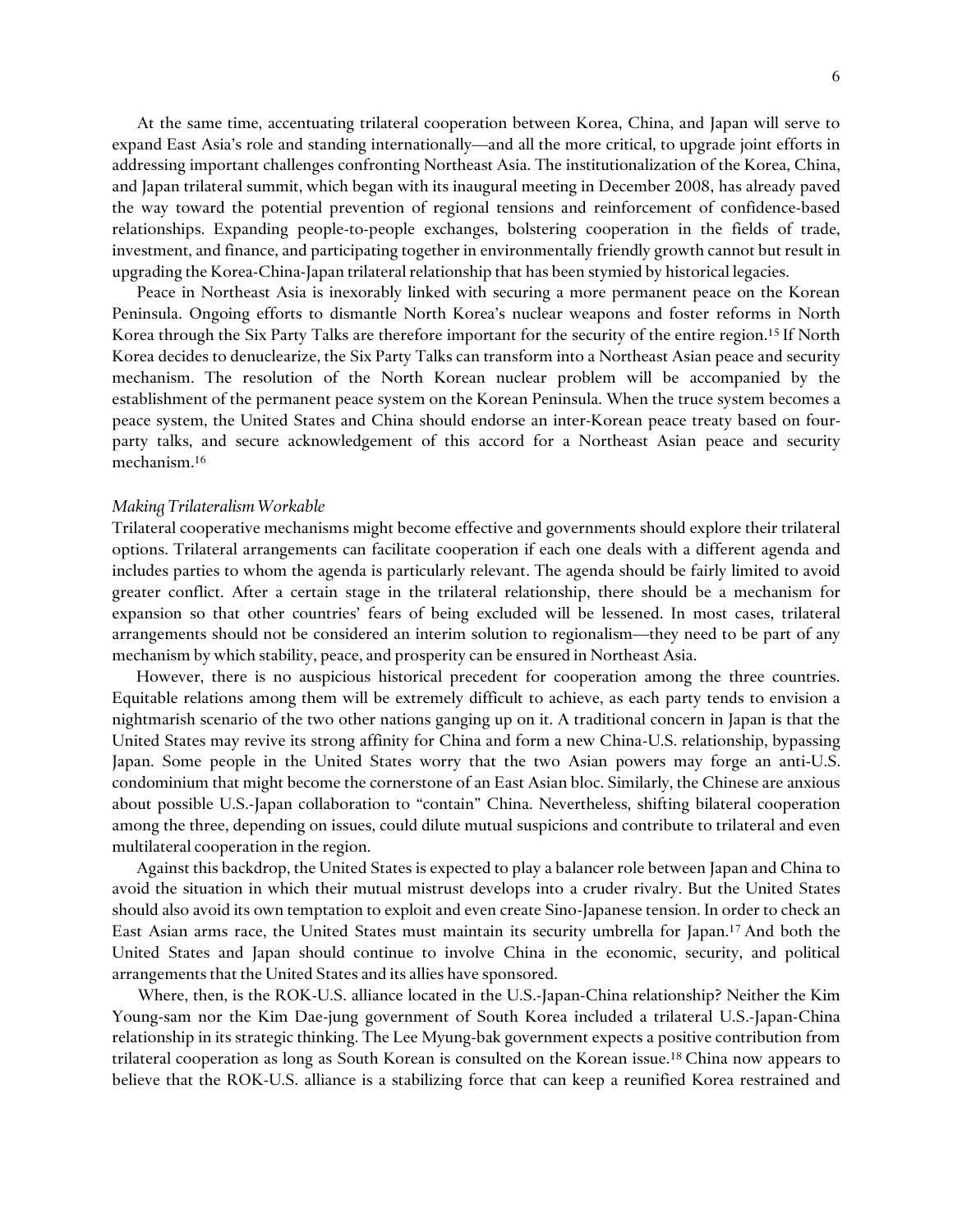7

Japan reassured.<sup>19</sup> This implies the possible coexistence of bilateral alliances and a multilateral security cooperative mechanism.

#### **Agendas and Architectures of Northeast Asian Security Cooperation**

#### *Exploring Bilateral-Multilateral Synergy*

If the process of inter-Korean reconciliation and cooperation is accelerated, it would contribute to a favorable environment for multilateral security cooperation in Northeast Asia. The Kim Young-sam government introduced the "Republic of Korea's Paper on Northeast Asia Security Cooperation" at the ASEAN Regional Forum Senior Officials Meeting (ARF-SOM) in May 1994. According to the report, multilateral security cooperation in Northeast Asia, as a form of preventive diplomacy, should be pursued on the basis of the following principles: (1) respect for sovereignty and territorial integrity; (2) nonaggression and no threat or use of force; (3) nonintervention in internal affairs; (4) peaceful settlement of disputes; (5) peaceful coexistence; and (6) democracy and respect for human dignity. Up until now, this idea has not materialized, but if North Korea makes progress in its negotiations with South Korea, the United States, and Japan, it might be more open to the ideas expressed in the report.

Despite strategic uncertainty and prevailing bilateralism, Northeast Asia needs to search for a multilateral setting like the Northeast Asia Security Dialogue (NEASED) that was proposed by the Korean government in 1994. The United States, Japan, and South Korea should try to realize such a forum and participate in multilateral activities at the track-two level. When a multilateral security dialogue is launched in Northeast Asia, Korean issues will be discussed. But they will not be the sole or central issue of discussion. The multilateral dialogue in Northeast Asia will deal with a broad range of issues related to regional security, including traditional political and military issues as well as nontraditional transborder security threats.

A multilateral security dialogue in Northeast Asia should be based on the following considerations: First, it should be seen as a supplement, rather than as a substitute to the system of bilateralism in the region, for a considerable period of time. Second, it should be pursued in a manner consistent with improved inter-Korean relations because stable inter-Korean relations are a prerequisite for real peace in the region. Third, it needs to maintain a cooperative relationship with the ASEAN Regional Forum (ARF), which will continue to discuss some items involving the Northeast Asian sub-region. Finally, a gradual approach should be taken to build a common security framework in Northeast Asia, which will build the blocks of a Northeast Asian identity.

#### *Keeping the United States Engaged in the Region*

Historically, the United States has never prioritized multilateralism in East Asia as much as it has multilateralism in Europe. Shared factors, such as similar democratic cultures, have never existed in East Asia. Nor did the United States have a strategic, long-term interest in each East Asian country as it did in western Europe.<sup>20</sup> While there is much talk of the interests the United States has in Asia, the United States is still far from embracing an identity as a member of the Asia-Pacific community similar to its membership in the North Atlantic community, which would be needed to sustain a multilateral commitment in the region. 21

The United States did not oppose the Organization for Security and Cooperation in Europe (OSCE) because Europe did not oppose the North Atlantic Treaty Organization (NATO) despite the end of the Cold War, and even expanded it on the basis of a "new strategic concept."<sup>22</sup> This means that U.S. confidence in its European alliance network contributed to the initiation and reinforcement of security cooperation in Europe. Security cooperation in Northeast Asia thus requires U.S. confidence in its alliance network in the region. Otherwise, the United States is likely to block Northeast Asian cooperation as it did the East Asia Economic Caucus in the early 1990s.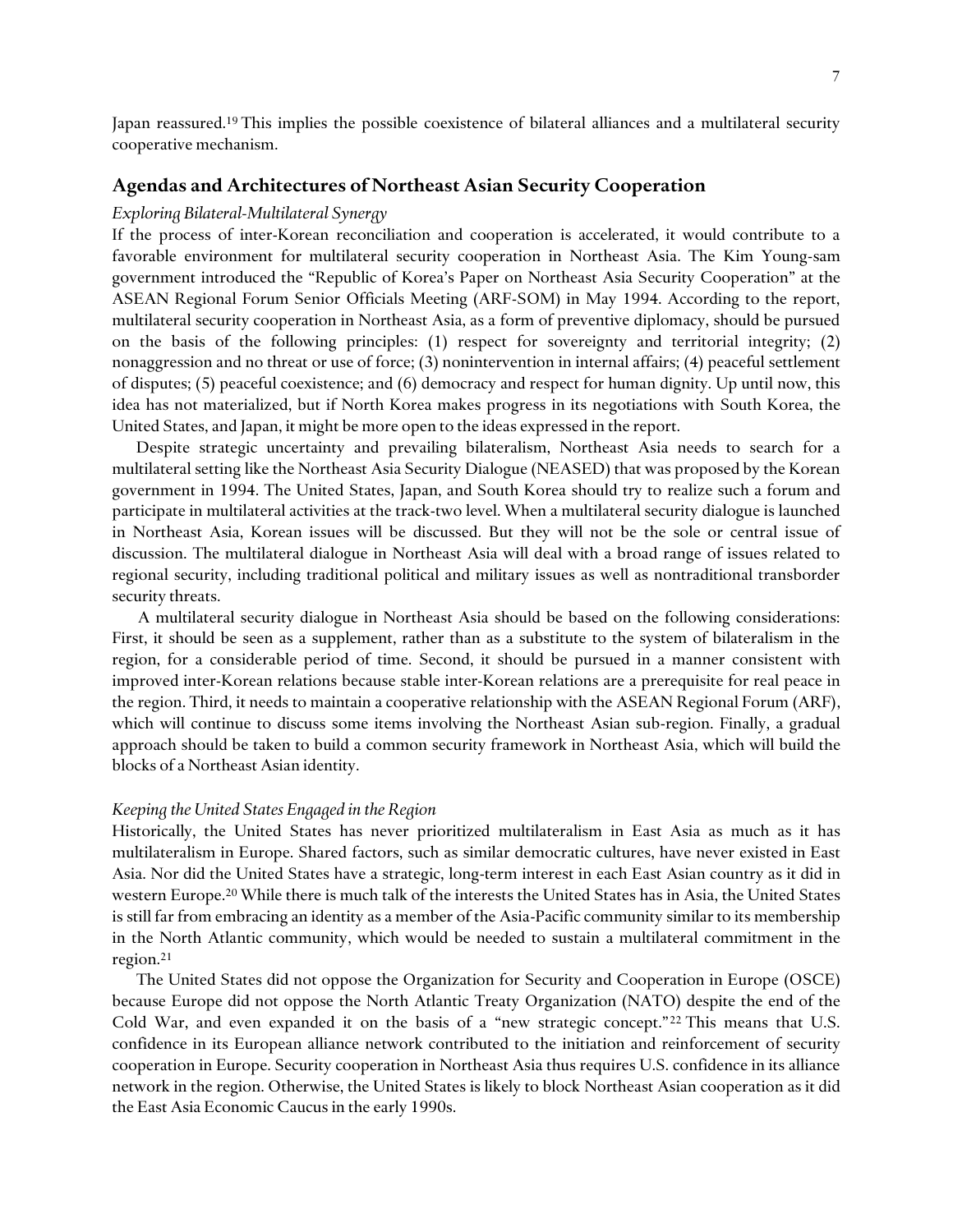But alliances have been weakened by Washington's preference for "coalitions of the willing" over joint security organizations. <sup>23</sup> The United States has more diverse interests in Asia than peace and security in Northeast Asia and, for the moment, seems less alliance-friendly than it was prior to September 11, 2001 (though the Obama administration may be slowly changing that). During the Cold War, U.S. leadership was accepted in the context of institutionalized coalitions, consultations, and joint decision-making. But since September 11, the United States has been more focused on a unilateral role in combating transnational threats. Therefore, the ROK needs to try to lessen U.S. skepticism toward traditional alliances so that restored U.S. confidence in traditional alliances may contribute to facilitating multilateral security cooperation in Northeast Asia.

Advocates of multilateral security cooperation are divided as to how multilateralism would relate to U.S.-ROK relations. Many advocate for multilateral security cooperation because they believe that a bilateral military alliance is an anachronism and a vestige of the post–Cold War era. They call for the establishment of the Northeast Asian Multilateral Security Dialogue to include South and North Korea, Japan, China, Russia, and the United States. It is in what would essentially be a scaled-down version of the OSCE. There are two different views. Some say that the ROK-U.S. alliance should be replaced by multilateral security cooperation while others want a complimentary role for such multilateral cooperation within the framework of an alliance with the United States.

While it may sound paradoxical, a strong alliance with the United States is a prerequisite for realizing multilateral security cooperation in Northeast Asia. Multilateral security cooperation in Northeast Asia can be realized when the United States has confidence in its alliances with South Korea and Japan. Since multilateral security cooperation can be instituted only when the ROK-U.S. alliance is well maintained, South Korea's security policy should be so directed. When a strategic alliance covers the human security issues that are being dealt with mainly by the multilateral forum, it is more likely to be compatible with multilateral security cooperation mechanisms. This is what the Lee Myung-bak government appears to be aiming for.

#### *Promoting U.S.-led Virtual Alliances*

Will bilateral alliances of the United States facilitate the deepening and widening of multilateral cooperation mechanisms such as NEASED and ARF? The current relationship between U.S. alliances and multilateral cooperation mechanisms is rather unbalanced because regional organizations lack institutionalization. That does not mean, however, that bilateral alliances are reinforcing regional institutions. What if bilateral networks of the United States are "multilateralized" through closer ties among U.S. allies? Would they induce other countries to participate more actively in ARF and to have more positive views toward the launching of a multilateral security cooperative mechanism in Northeast Asia?

The U.S.-Japan-ROK relationship is the so-called virtual alliance.<sup>24</sup> The ROK and Japan do not have a military alliance with each other, but each has an alliance with the United States, making the ROK and Japan "virtual allies." The United States might also foster greater security ties between Japan and the Philippines, and South Korea and Australia. The multilateralization of U.S. alliances can be seen as a process of expanding a "virtual alliance" network among U.S. allies. Many neoconservatives in and out of the Bush administration were interested in building a democratic alliance network among the democratic countries in the Asia-Pacific region.<sup>25</sup>

However, this kind of process is unlikely to induce other countries to express more positive views regarding regional multilateral institutions unless the United States contributes to the regional institutionalization. The process of expanding the virtual alliance network would be seen by China, in particular, as an attempt to create an Asian NATO.<sup>26</sup> That is why the United States should also try to create an inclusive regional security community based on the concept of "cooperative security." The United States needs to show leadership in regional cooperation by joining the East Asian Summit (EAS). Gatherings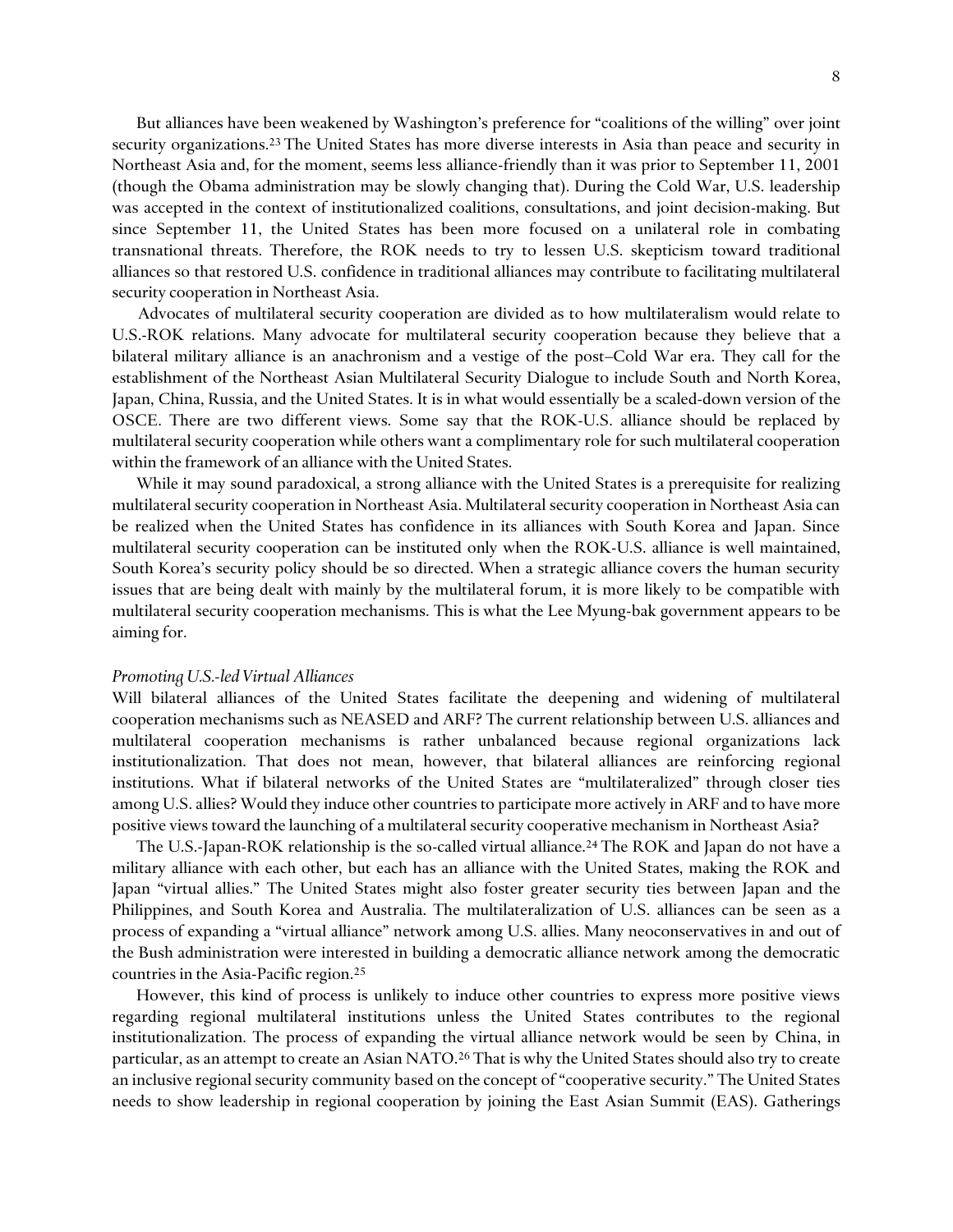such as ARF, APT, and EAS are not designed to supplant or unify American alliances but rather to be a confidence-building measure for the region. In short, they are to complement U.S. alliance leadership, not replace it. They open the prospect for an institutional evolution in the region over a longer period.<sup>27</sup>

### **Conclusion**

As South Korea seeks to strengthen its cooperative networks with Southeast Asia, Central Asia, India, Australia, and New Zealand, it will be cognizant of the need for more customized approaches toward these and other countries. Bilateral relations will be strengthened based on critical interests. But South Korea also needs to enhance cooperative networks that can contribute toward Asia's overall development. Korea's Lee Myung-bak government is well poised to promote a Northeast Asian peace and security mechanism, but, for now, Northeast Asian regionalism is not an end in and of itself. The ROK-U.S. alliance will remain the central axis of South Korea's foreign and security policy for the foreseeable future, while Northeast Asian regionalism will be seen as a means to eventual peace and stability in Northeast Asia.

Important multilateral settings such as APEC, ASEAN Plus Three, the ARF, and the EAS continue to enlarge and deepen regional trade and security cooperation, and are venues in which the ROK participates. It is also important for the ROK to take the lead on processes that respond to global issues such as terrorism, nuclear proliferation, and sustainable development. In Northeast Asia, bilateral security arrangements will remain the backbone of Northeast Asian security for a considerable period of time. But despite strategic uncertainty and prevailing bilateralism, Northeast Asia needs to search for a multilateral arrangement like a Northeast Asia Peace and Security Mechanism. Strategic thinking based on realism will be necessary to foster multilateral security cooperation.<sup>28</sup>

A Northeast Asian peace and security mechanism should take the following points into consideration. First, it should supplement, rather than substitute, the system of bilateralism in the region for a considerable period of time. Bilateralism, multilateralism, and trilateralism are not mutually exclusive. If a small-scale, three-way multilateralism—or "minilateralism"—can be activated even before multilateral cooperation among SPT members, it can catalyze security cooperation in the region. Relations between the United States and China and between Japan and China can be stabilized by opening (official or unofficial) channels for three-way talks between South Korea, Japan, and the United States (or between South Korea, Japan, and China).

Second, U.S. attention toward Asia should be "restored," either by expanding the security role of APEC or by participating in the EAS. During the Bush administration, the United States was preoccupied by the Middle East, but Asia-Pacific regionalism would not be possible without active U.S. commitment. Of twenty-seven EU member states, twenty-one are NATO members, which means the United States can actively pursue Asia-Pacific regionalism while going beyond its traditional "hub-and-spoke" approach to expand its alliance network in Asia.

Third, China should signal a willingness to champion East Asian regionalism, while Japan should be reminded of former Prime Minister Obuchi's "human security diplomacy." The Hatoyama government appears interested in the Obuchi period as it solidifies its concept of "East Asian Community." In this context, China could propose that the United States join the EAS. In the meantime, Japan and South Korea should be role models for human security cooperation.<sup>29</sup>

Fourth, Northeast Asia should reinforce the forging of a credible subregional confidence- and securitybuilding mechanism (CSBM). Examples include greater transparency in force modernization and enhanced coordination regarding nontraditional security threats.

Finally, a Northeast Asian peace and security mechanism should be pursued in a way that is consistent with and conducive to progress on the North Korean nuclear problem. A charter of the NEAPSM emphasizing multilateral security cooperation and nonaggression could be used by North Korea to legitimize its nuclear power status. As long as inter-Korean relations remain unstable, real peace and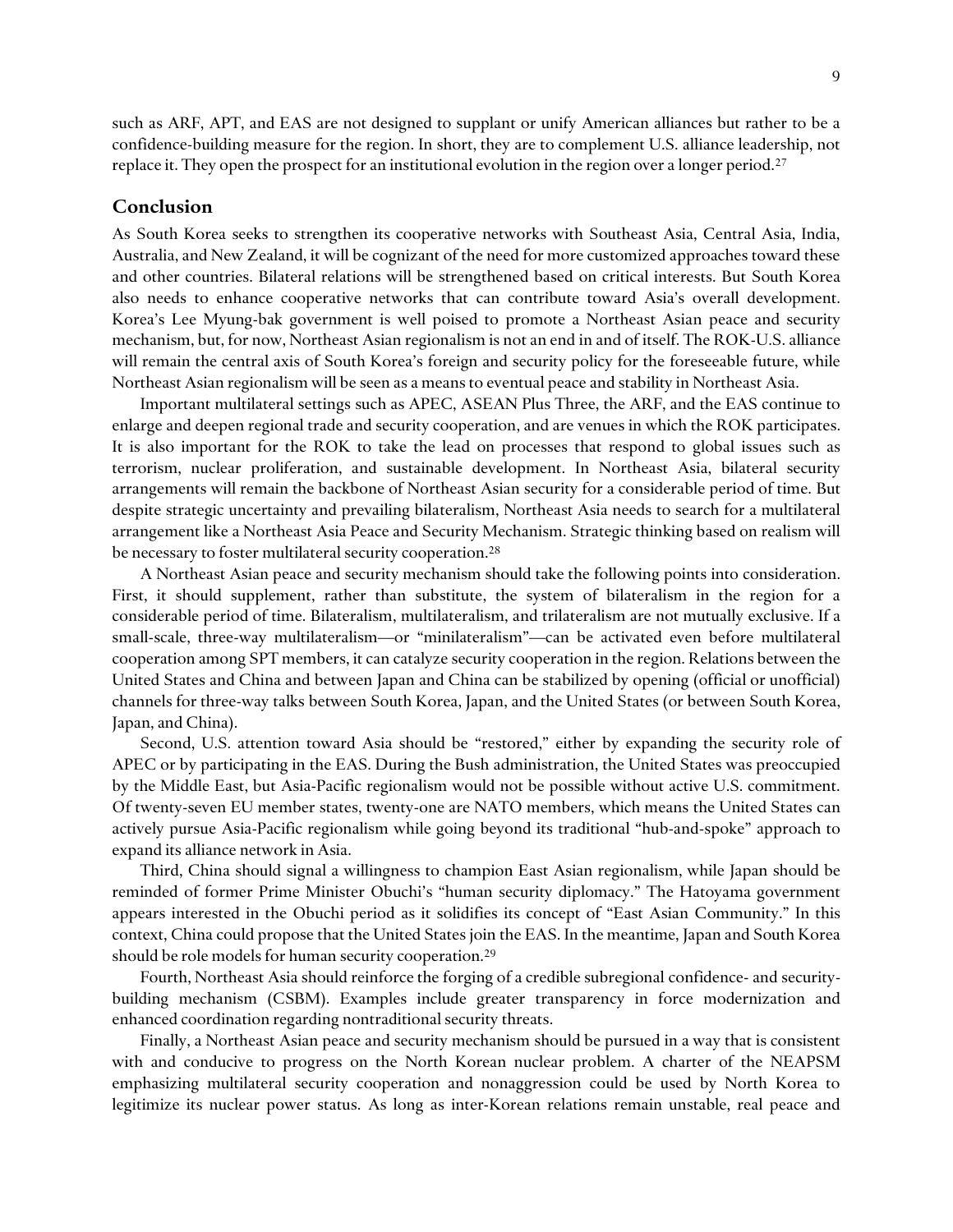stability in the region will be remote. Tangible progress in inter-Korean relations should be the precondition of a security guarantee in Northeast Asia. For South and North Korea, participation in a multilateral security mechanism could contribute to a solid peace regime on the Korean Peninsula.

There remain significant differences between the security environments in Europe and Asia. But while it might be premature to replicate the OSCE process in Northeast Asia, the OSCE experience provides a useful lesson for addressing a combination of traditional and new security threats. In particular, the OSCE's experience with the CSBM regime could serve as an important reference for building upon multilateral dialogue and mutual trust. Northeast Asia needs to make extra efforts to enhance international cooperation on addressing new security threats, including terrorism, human trafficking, and natural disasters. In that regard, the OSCE could serve as a valuable reference for the region.<sup>30</sup>

Continued negotiations with a sense of urgency are needed to bring about a complete resolution of the North Korean nuclear issue through peaceful and diplomatic means. Once the issue of North Korea's nuclear weapons program is peacefully resolved, some people will expect the SPT to evolve into a multilateral forum to address a range of security challenges. Whether or not that comes true, the United States must still play a crucial role in both bilateral security arrangements and multilateral security dialogues to maintain peace in Northeast Asia.

The OSCE and the ARF should also enhance their cooperation. To achieve that goal, the OSCE and the ARF could hold a conference and, in that context, make some track-two efforts to address common issues and common interests. Additionally, the idea of pursuing subregional dialogue on the occasion of a region-wide meeting such as the ARF can be suggested. But, all of these ideas and efforts should be implemented with the sense of realism.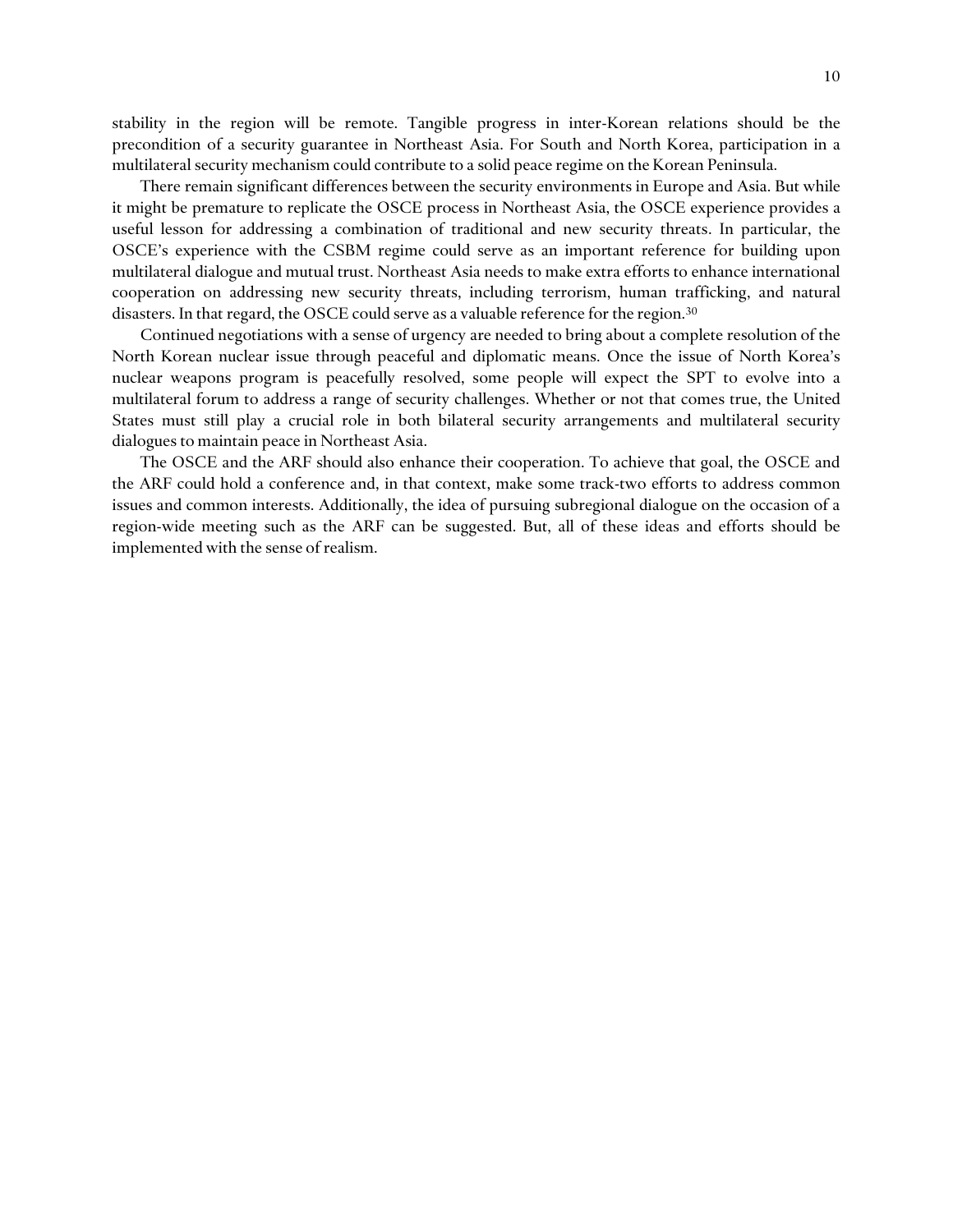# **Endnotes**

 $\overline{a}$ 

- 1. On the concept of organization gap, see Kent Calder and Min Ye, "Regionalism and Critical Junctures: Explaining the 'Organization Gap' in Northeast Asia," *Journal of East Asian Studies*, spring 2004, pp.191-226.
- 2. Peter J. Katzenstein and Takashi Shiraishi, eds., *Network Power: Japan and Asia* (Ithaca: Cornell University Press, 1997), pp.1-45.
- 3. Gilbert Rozman, "Flawed Regionalism: Reconceptualizing Northeast Asia in the 1990s," Pacific Review, Vol.11, No.1 (spring 1998),  $pp.1 - 27.$
- 4. Kim Sung-han, "Searching for a Northeast Asian Peace and Security Mechanism," Asian Perspective, Vol.32, No.4 (2008), pp.127-156.
- 5. See Paul Pierson and Theda Skocpol, "Historical Institutionalism in Contemporary Political Science," in Ira Katznelson and Helen Milner, eds., *Political Science: The State of the Discipline* (Washington, DC: American Political Science Association, 2002), pp.693-721.
- 6. An international institutionalist approach suggests that NATO members will: (1) utilize existing norms and procedures within NATO to deal with new problems rather than create new ones; (2) modify NATO as necessary, possibly including cuts and downsizing, to deal with problems that existing structures cannot; and (3) use the regime as the basis for ties to other actors, state and non-state, in pursuit of regime goals. Robert B. McCalla, "NATO's Persistence After the Cold War," *International Organization*, Vol. 50, No. 3 (summer 1996), p. 464.
- 7. Alastair I. Johnston, "Thinking About Strategic Culture,"*International Security*, Vol.19, No. 4 (spring 1995), p. 34.
- 8. Regarding South Korea's strategic thought, see Gilbert Rozman, In-Taek Hyun, and Shin-wha Lee, eds., *South Korean Strategic Thought Toward Asia* (Basingstoke: Palgrave Macmillan, 2008).
- 9 . Interview with an anonymous high ranking official at the Blue House, September 18, 2009.
- 10. Robert Dujarric, *Korean Unification and After: The Challenge for US Strategy* (Indianapolis: Hudson Institute, 2000), p.56.
- 11. Kim Sung-han, "Envisioning the ROK-U.S. Alliance: A Korean Perspective," Presented at SAIS-IRI Conference on U.S.-Korea Alliance *and the Future of Northeast Asia*, Washington, DC, December 67, 2004.
- 12. In this light, the recent "U.S. beef scandal" in South Korea can be taken as an alliance issue, since this stands for "food safety," which is a human security issue. If those two allies could not resolve this human security issue, they would not be able to move forward to become a strategic alliance that is supposed to deal with human security issues in the region and in the world.
- 13. See Kim Sung-han, "US Military Presence in a Unified Korea," IFANS Review, Vol.7, No.1 July 1999. The U.S.-Japan alliance will also be adjusted given technological changes and regional developments. See Richard L. Armitage, Kurt M. Campbell, Robert A. Manning, and Joseph S. Nye, "The US and Japan: Advancing Toward a Mature Partnership," *National Defense University*, October 11, 2000.
- 14. The Blue House, *Global Korea: The National Security Strategy of the Republic of Korea* (March 2009).
- 15. The "Vision 3,000: Denuclearization and Openness" enunciated by the Lee Myung-bak government is a strategic plan that provides critical incentives to the North should it opt to abandon its nuclear capabilities and programs. Through the process of denuclearization as set forth in the Six Party Talks, the North would not only be able to receive sustained economic assistance from the South, it would also enable North Korea to normalize relations with the United States and the broader international community by following universal norms and values.
- 16. Kim Sung-han, *op.cit,* pp.139140.
- 17. Recent developments signal the advent of a U.S.-China-Japan triangle that is fundamentally different from the preexisting model. The U.S.-China-Japan triangle played the role of a balancer in Sino-Japan relations during the Clinton era: the United States maintained the *status quo* of its alliance with Japan while defining its relations with China as a strategic partnership. Conversely, the Bush administration has bolstered the U.S.-Japan alliance while sustaining a system of cooperation with China on counterterrorism and counter-proliferation with a view to countering global security threats in the short term and gearing up for a Chinese strategic challenge over the middle to long term.
- 18. Interview with an anonymous high ranking official at the Blue House, September 18, 2009.
- 19. C. S. Eliot Kang, "Managing Change: Korea and U.S. Security Strategy in Northeast Asia," paper delivered at the Conference on East Asian Security, Charleston, South Carolina, November 57, 1999.
- 20. Frank Umbach, "The Future of Multilateralism in Asia," *IRI Review*, Vol.9, No.1 (winter 2003/spring 2004), pp.179-226.
- 21. Christopher Hemmer and Peter J. Katzenstein, "Why Is There No NATO in Asia? Collective Identity, Regionalism, and the Origins of Multilateralism,‖ *International Organization*, Vol.56, No.3 (Summer 2002), p.602.
- 22. See "The Alliance's Strategic Concept: Approved by the Heads of State and Government participating in the meeting of the North Atlantic Council in Washington, D.C. on 23rd and 24th April 1999," http://www.nato.int/docu/pr/1999/p99-065e.htm
- 23. "Coalition of the willing" is a term used to denote a group of states that cooperate in an *ad hoc* or informal fashion, outside of more formal multilateral institutions and alliances. The term has been used recently to describe the group of countries supporting the 2003 U.S.led invasion of Iraq, but its origins predate the George W. Bush administration. While the term usually refers to cooperation for military purposes, it has also been used in relation to other economic and human security issues in the Asia-Pacific region.
- 24. Ralph Cossa pointed out that the creation of a "virtual alliance"—achieved through the maintenance of the U.S.-Japan alliance, the continuation of a U.S.-Korea security relationship after Korean reunification, and the strengthening of bilateral security cooperation between Tokyo and Seoul – was seen as necessary, achievable, and in the interests of long-term peace and stability. See Ralph Cossa, ed., *U.S.-Korea-Japan Relations: Building Toward a "Virtual Alliance"* (Washington, D.C.: CSIS, 1999).
- 25. William Kristol, deputy director of the *Project for the New American Century*, said in his *Memorandum to Opinion Leaders* in July 29, 2005, ―Asia's regional organizations do not make democracy a priority, or even a criterion for membership … America's embrace of democratic multilateralism would break with the past, it would also bring the Bush administration's policy there into line with its defining philosophy: